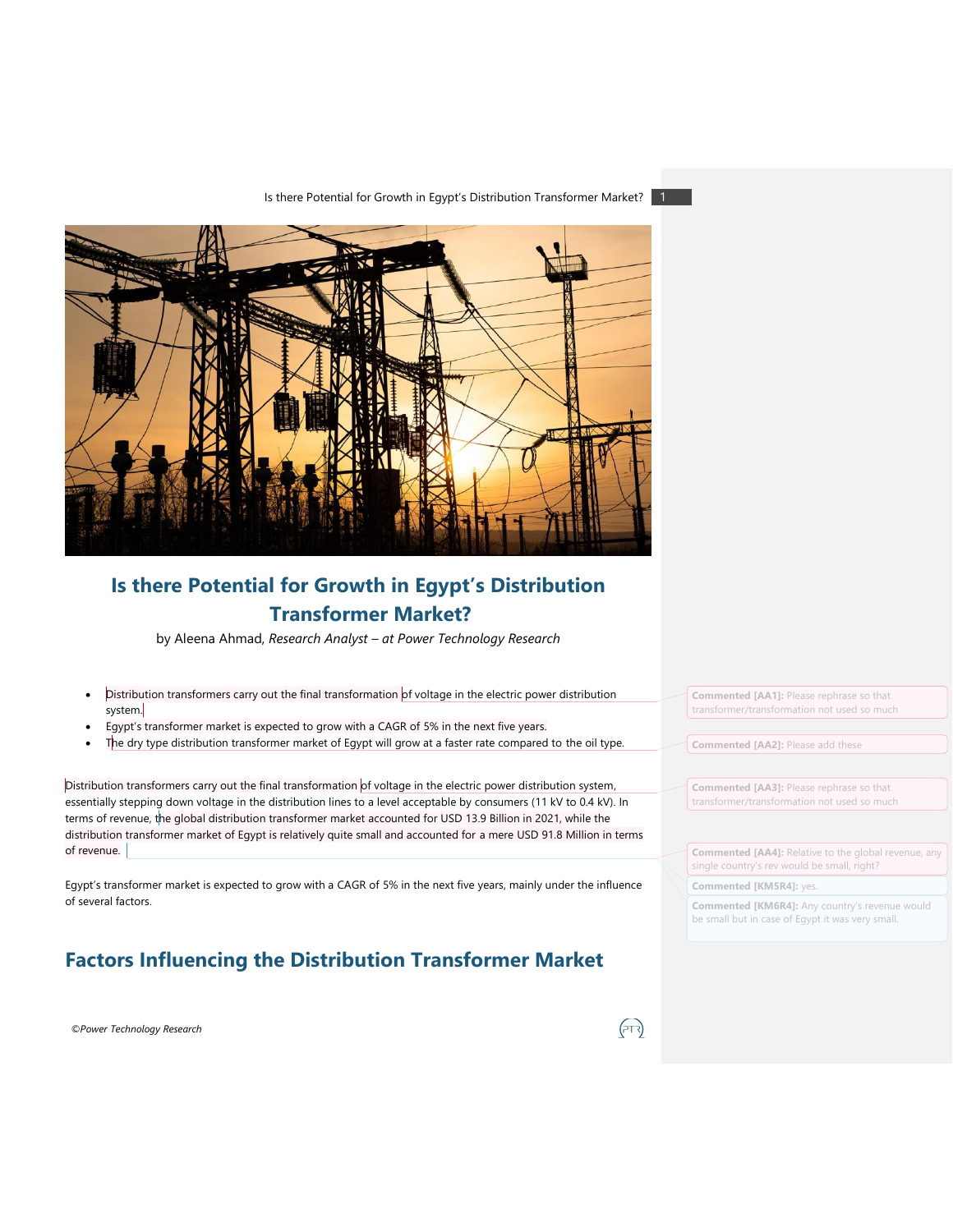Is there Potential for Growth in Egypt's Distribution Transformer Market? 2

A number of factors are expected to influence the distribution transformer market of Egypt, including the adoption of renewable energy, growing urbanization, government policies, and the Sustainable Development Strategy (SDS): Egypt Vision 2030.

### Renewables

According to the International Energy Agency, Egypt's power generation capacity is expected to grow from around 59 GW in 2021 to 71 GW in 2027. The country currently has tremendous potential for solar and wind energy because of its abundant land, sunny weather, and high wind speeds. As per the estimates of the IEA, the percentage of renewables in the energy mix is expected to increase from 6% in 2021 to 12% in 2027, with solar and wind energy growing at 17% and 18% respectively during this time period.

Egypt has also developed the Integrated Sustainable Energy Strategy (ISES) 2035. This has set a target of generating 20% of electricity through renewable generation by 2022 and 42% by 2035, with wind contributing 14%, hydro power 2%, photovoltaic (PV) 22%, and concentrated solar power (CSP) 3% by 2035.

This increase in the generation capacity (including renewable generation capacity along with conventional generation) will require an expansion of the transmission and distribution infrastructure in the country, effectively driving the distribution transformer market of Egypt.

### Sustainable Development Strategy (SDS)

Egypt Vision 2030 provided the country with a long term political, economic, and social vision that is in line with the Sustainable Development Goals (SDGs) of the United Nations. Under this vision, the manufacturing growth rate target has been increased to 10% for 2030, up from the set target of 7% for 2020. This would drive the growth in the industrial sector which, in turn, would positively impact the distribution transformer market. On the other hand, under SDS, Egypt is targeting reductions in greenhouse gas emissions from the energy sector by 10% till 2030. This would require the country to not only adopt renewable generation but also upgrade the T&D sector accordingly, so that clean power may be evacuated (upgradation of T&D sector will drive the growth of distribution transformer market).

## Urbanization

Increased urbanization is another factor leading to the growth in Egypt's distribution transformer market; the country's current annual urban growth rate stands at 2%, meaning that Egyptian cities have to accommodate a million new citizens per annum. A significant share of Egypt's land area is desert with no human settlements, leaving only 6% area being densely populated. This area is expected to increase to 12% as the government of Egypt is planning to build new cities in the desert which would require distribution transformers to serve load.

### Government policies

The government of Egypt is trying to attract investments from the private sector, especially for installing additional generation and T&D capacity in order to meet the goals for 2035. The Egyptian Electricity Holding has a monopoly over the electricity sector involving generation, transmission, and distribution in the country. The country is planning to initiate the privatization of the sector by 2025, which would allow the electricity market model of Egypt to transition from a state-owned monopoly model to a fully competitive market model. This would eventually enhance the efficiency of the overall power sector and increase private participation, leading to growth in the sector.

*©Power Technology Research*

### **Commented [KM7]:** Hyperlink to:

https://www.iea.org/policies/14823-sustainabledevelopment-strategy-egypt-vision-2030

**Commented [AA8]: Pl** 

**Commented [AA9]:** Please use something besides "in turn driving the growth" if possible

**Commented [AA10]:** Please write a one-liner tying in how urbanization will increase the demand for distribution transformers

**Commented [AA11]:** Negative connotation. Please pick another word

(ਸਾ)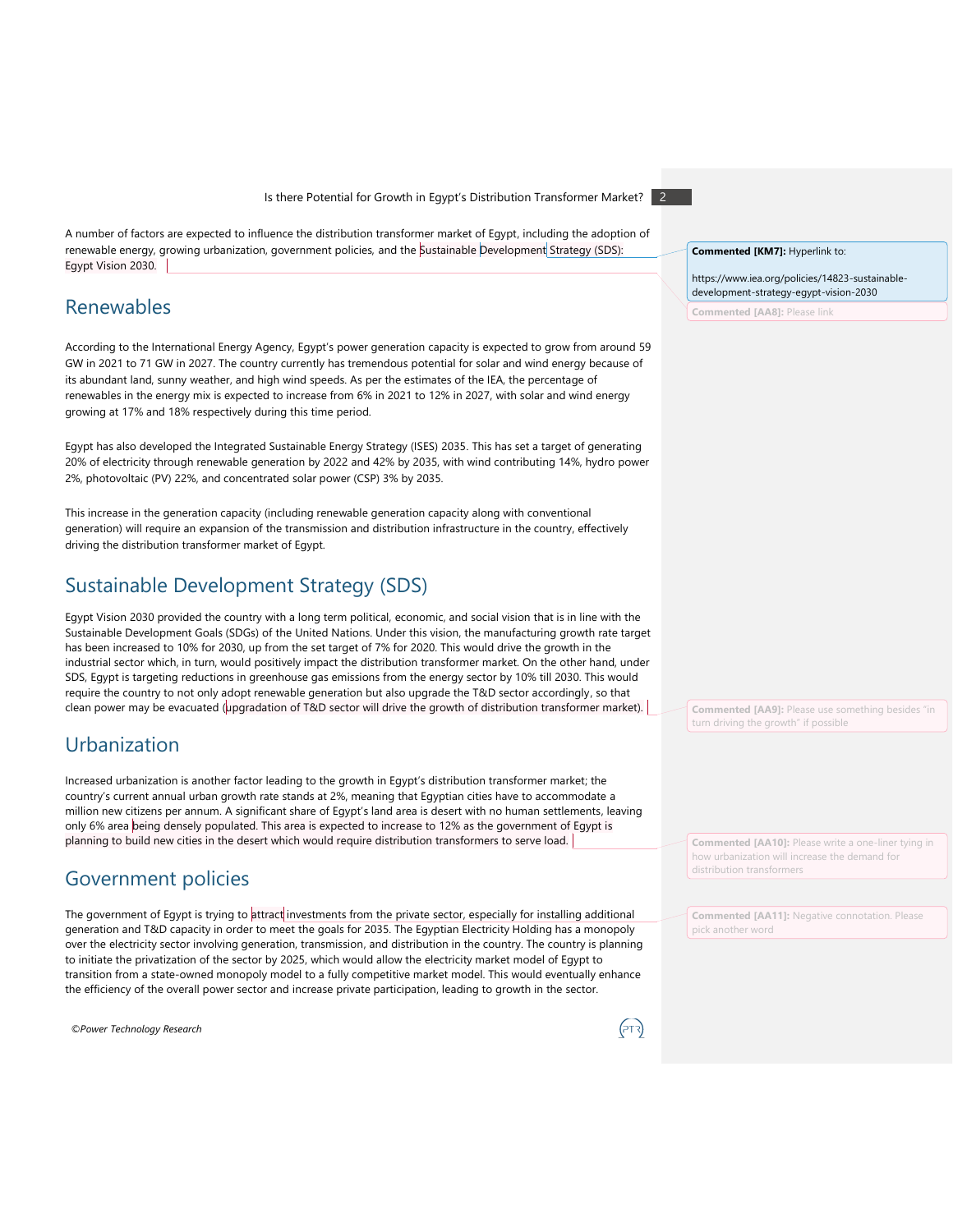### Investments in T&D network

Egypt's renewable capacity increased from 1.2 GW to 3.4 GW between 2018 and 2021, a considerable increase; however, the proportionate expansion of the T&D infrastructure did not take place as required. This led to several projects/investments being undertaken in the T&D sector in 2021. It is expected that similar investments in the sector would be required to facilitate the evacuation of power from generation assets which, in turn, would be driving the distribution transformer market of Egypt.

### **Looking Ahead**

The annual distribution transformer market of Egypt is expected to grow with a CAGR of 5% in the next 5 years, as per the estimates of Power Technology Research. It is also expected that the dry type distribution transformer market will grow at a faster rate compared to the oil type, because the dry type is linked with the growth of renewable energy. As far as the application verticals are concerned, the largest proportion of growth in Egypt's distribution transformer market is coming from generation, followed by the distribution sector (where increasing urbanization is leading to the expansion of the grid) and industry (which is growing but at a slower rate). Furthermore, the electrification of the transport sector, a significant factor driving the distribution transformer market all over the world, is not applicable to Egypt because the adoption of electric vehicles is extremely slow in the country and even in the region.



*©Power Technology Research*